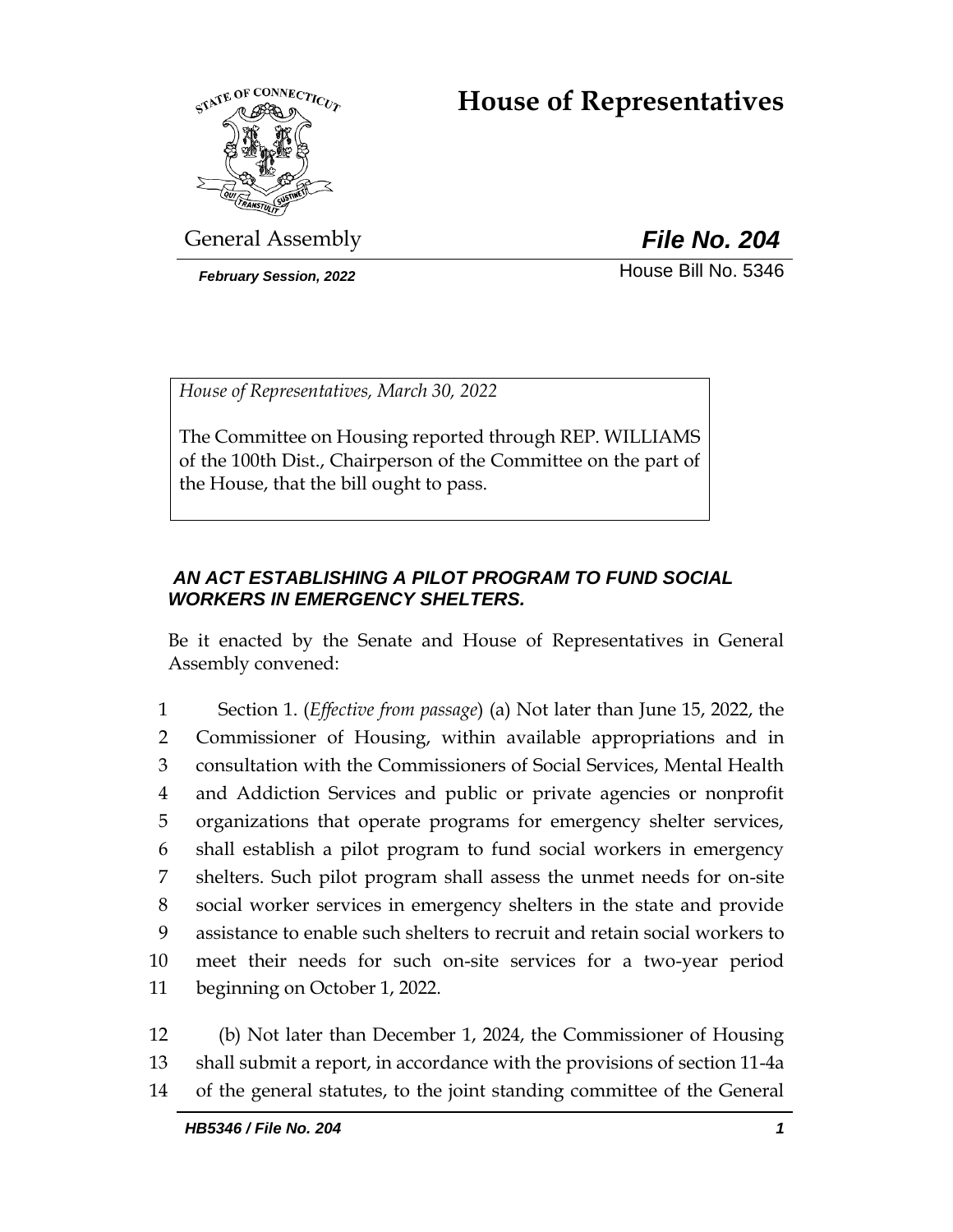Assembly having cognizance of matters relating to housing concerning the pilot program established pursuant to this section. The report shall include, but need not be limited to, (1) a summary of program implementation, including efforts to inform and educate eligible organizations about the program and to assist such organizations in the recruitment and retention of social workers, (2) an assessment of program utilization rates, (3) an assessment of program performance during the pilot period based on data, including, but not limited to, data concerning both the implementation of the program by the Department of Housing and the use of the program, and (4) any recommendations the commissioner may have regarding future implementation or an extension of the pilot program.

This act shall take effect as follows and shall amend the following sections: Section 1 *from passage* New section

*HSG Joint Favorable*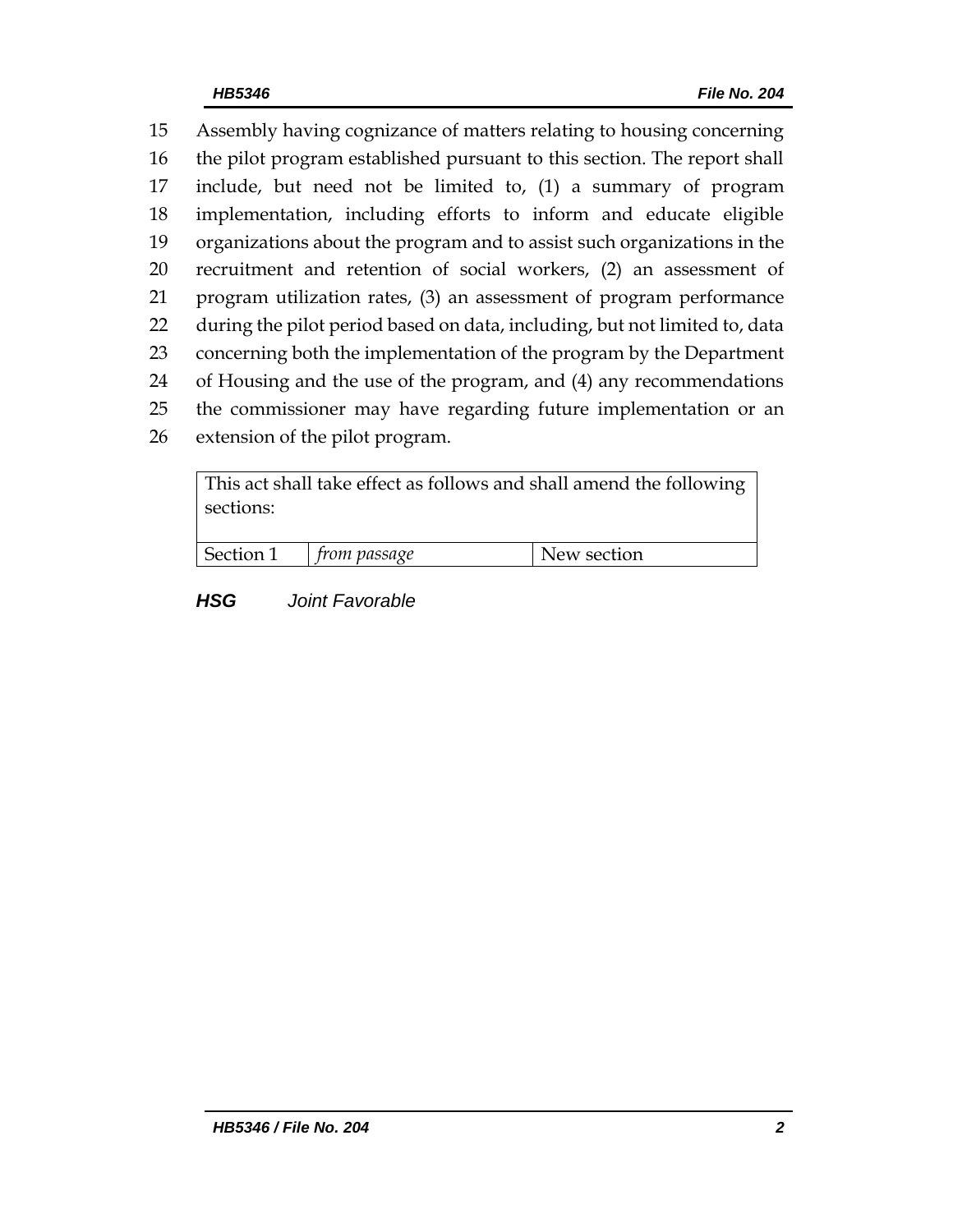*The following Fiscal Impact Statement and Bill Analysis are prepared for the benefit of the members of the General Assembly, solely for purposes of information, summarization and explanation and do not represent the intent of the General Assembly or either chamber thereof for any purpose. In general,*  fiscal impacts are based upon a variety of informational sources, including the analyst's professional *knowledge. Whenever applicable, agency data is consulted as part of the analysis, however final products do not necessarily reflect an assessment from any specific department.*

## *OFA Fiscal Note*

#### *State Impact:*

| <b>Agency Affected</b> | <b>Fund-Effect</b> | FY 23 \$  | FY 24 \$  |
|------------------------|--------------------|-----------|-----------|
| Department of Housing  | GF - Cost          | See Below | See Below |
| Note: GF=General Fund  |                    |           |           |

### *Municipal Impact:* None

### *Explanation*

The bill results in a cost to the Department of Housing (DOH) to establish a pilot program to fund social workers in emergency shelters. Under the bill, DOH must:

- 1. assess the unmet needs for on-site social worker services in emergency shelters in the state and report on the program's performance and
- 2. provide assistance to enable such shelters to recruit and retain social workers to meet their needs for such on-site services for a two-year period beginning on October 1, 2022.

To meet the bill's requirements, it is anticipated that DOH will contract for services from a third-party to conduct the needs assessment and administer and report on the program, as the agency does not have the necessary expertise or resources to do it in-house. Both grant costs and program administration/reporting costs will depend on the number of shelters to be included in the pilot program and the unmet needs of those shelters for social worker funding, which are both currently unknown.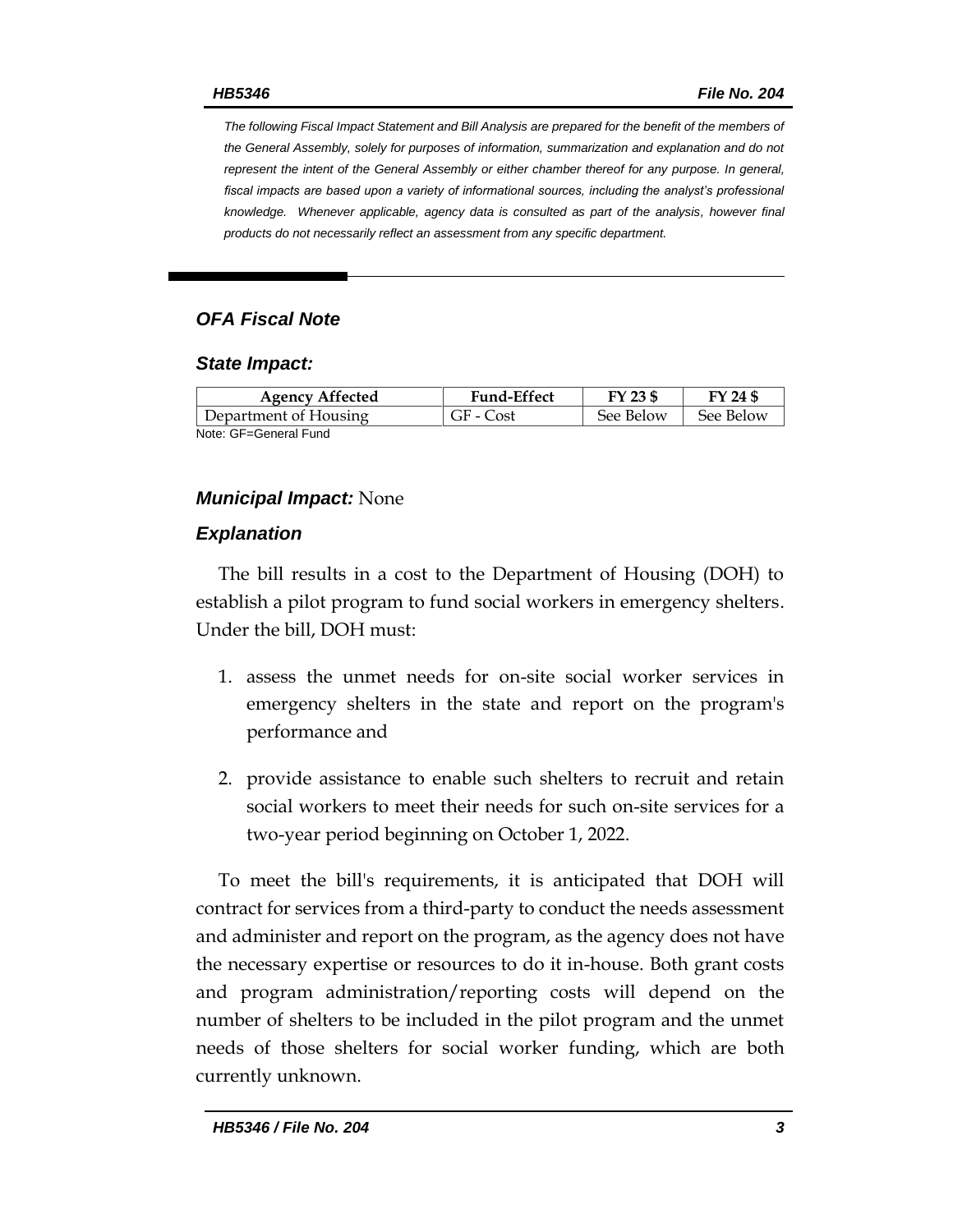For reference, the base starting salary for a state clinical social worker is \$78,147 per year and there are currently 30 homeless shelters being funded through DOH's Emergency Shelter Services Program. It is anticipated that costs would be incurred for about 2.5 years beginning in July 2022.

## *The Out Years*

Some of the pilot program costs described above are expected to be incurred during FY 25, as the two-year funding ends October 1, 2024, and DOH must submit its report to the Housing Committee of the General Assembly by December 1, 2024.

*Sources: Department of Housing Job Classes Online Database: Department of Administrative Services*